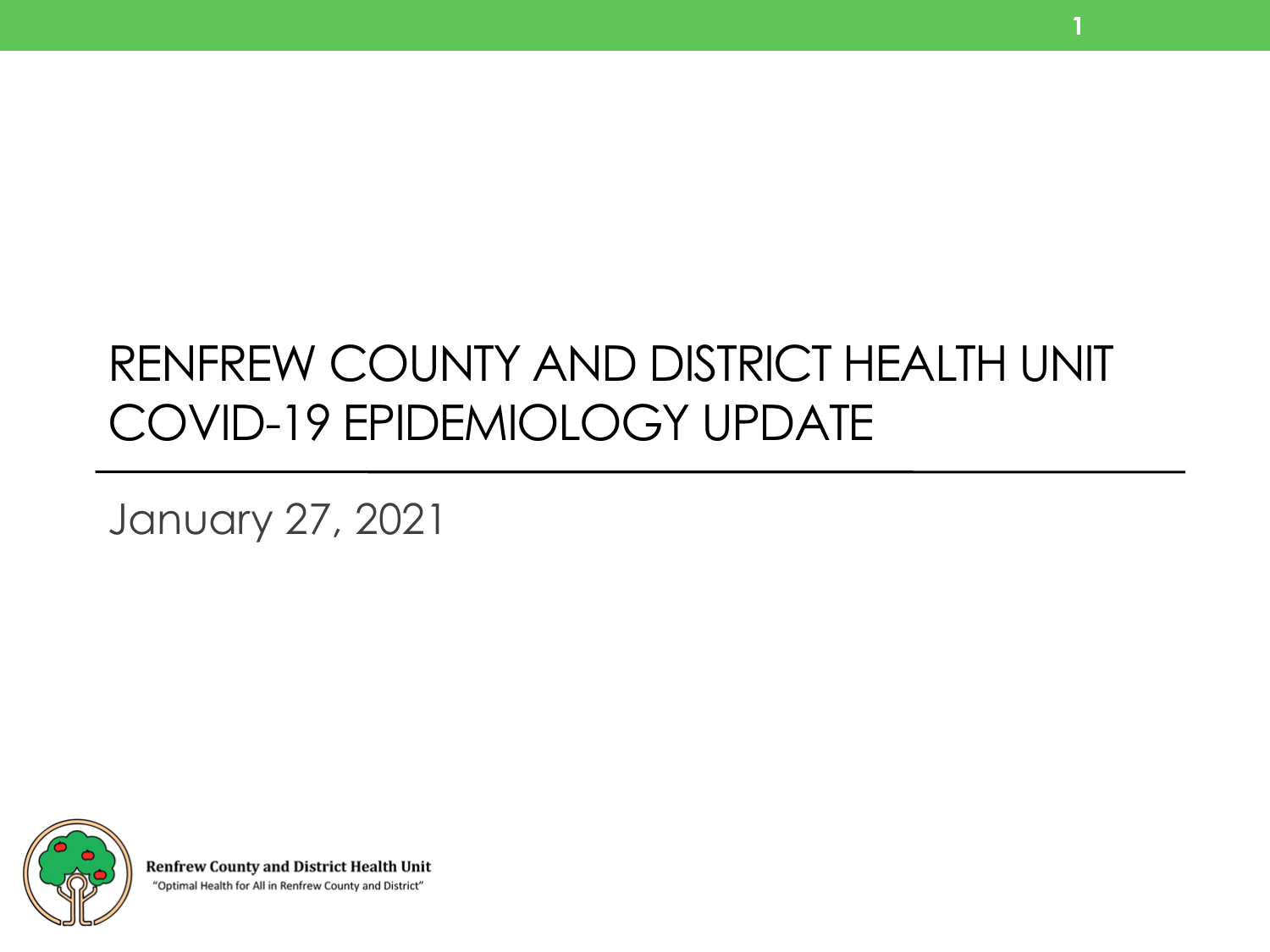## COVID-19 Case Summary (Updated Jan. 25, 2021)

| <b>Total Confirmed Cases in</b><br><b>Renfrew County and District</b><br>(RCD):<br>297                                                                                                                                                                                                                        | <b>Current Status of Cases in RCD</b><br>Self-Isolation: 2<br>Hospitalized: 0<br>Hospitalized in Intensive Care Unit: 0<br>Resolved: 293<br>Deceased: 2 |                                                    |                                                |
|---------------------------------------------------------------------------------------------------------------------------------------------------------------------------------------------------------------------------------------------------------------------------------------------------------------|---------------------------------------------------------------------------------------------------------------------------------------------------------|----------------------------------------------------|------------------------------------------------|
| Residents of<br>Long-Term Care Homes/<br>Retirement Homes:<br>з<br>Health Care Workers (HCWs):<br>49<br>(14 HCWs employed outside of RCD)<br><b>Community Cases:</b><br>220<br><b>School Cases:</b><br>Staff=10 Students=15                                                                                   | <b>Outbreak Setting</b>                                                                                                                                 | Cumulative<br><b>Number of</b><br><b>Outbreaks</b> | Active<br><b>Number of</b><br><b>Outbreaks</b> |
|                                                                                                                                                                                                                                                                                                               | Community                                                                                                                                               | 1                                                  | 0                                              |
|                                                                                                                                                                                                                                                                                                               | Hospital                                                                                                                                                | 1                                                  | 0                                              |
|                                                                                                                                                                                                                                                                                                               | Long-Term Care Home/<br><b>Retirement Home</b>                                                                                                          | 11                                                 | 0                                              |
|                                                                                                                                                                                                                                                                                                               | School (all levels)                                                                                                                                     | 4                                                  | 0                                              |
|                                                                                                                                                                                                                                                                                                               | Workplace                                                                                                                                               | 4                                                  | 0                                              |
|                                                                                                                                                                                                                                                                                                               | Total                                                                                                                                                   | 21                                                 | 0                                              |
| Includes:<br>Number of tests completed for<br>community clinics<br><b>RCD</b> residents:<br>long-term care homes<br>retirement homes<br>$\bullet$<br>53152<br>congregate living settings<br>RCDHU has responded to 17441 COVID-19 inquiries<br>from residents and community partners<br>since March 18, 2020. |                                                                                                                                                         |                                                    |                                                |



**Renfrew County and District Health Unit** "Optimal Health for All in Renfrew County and District"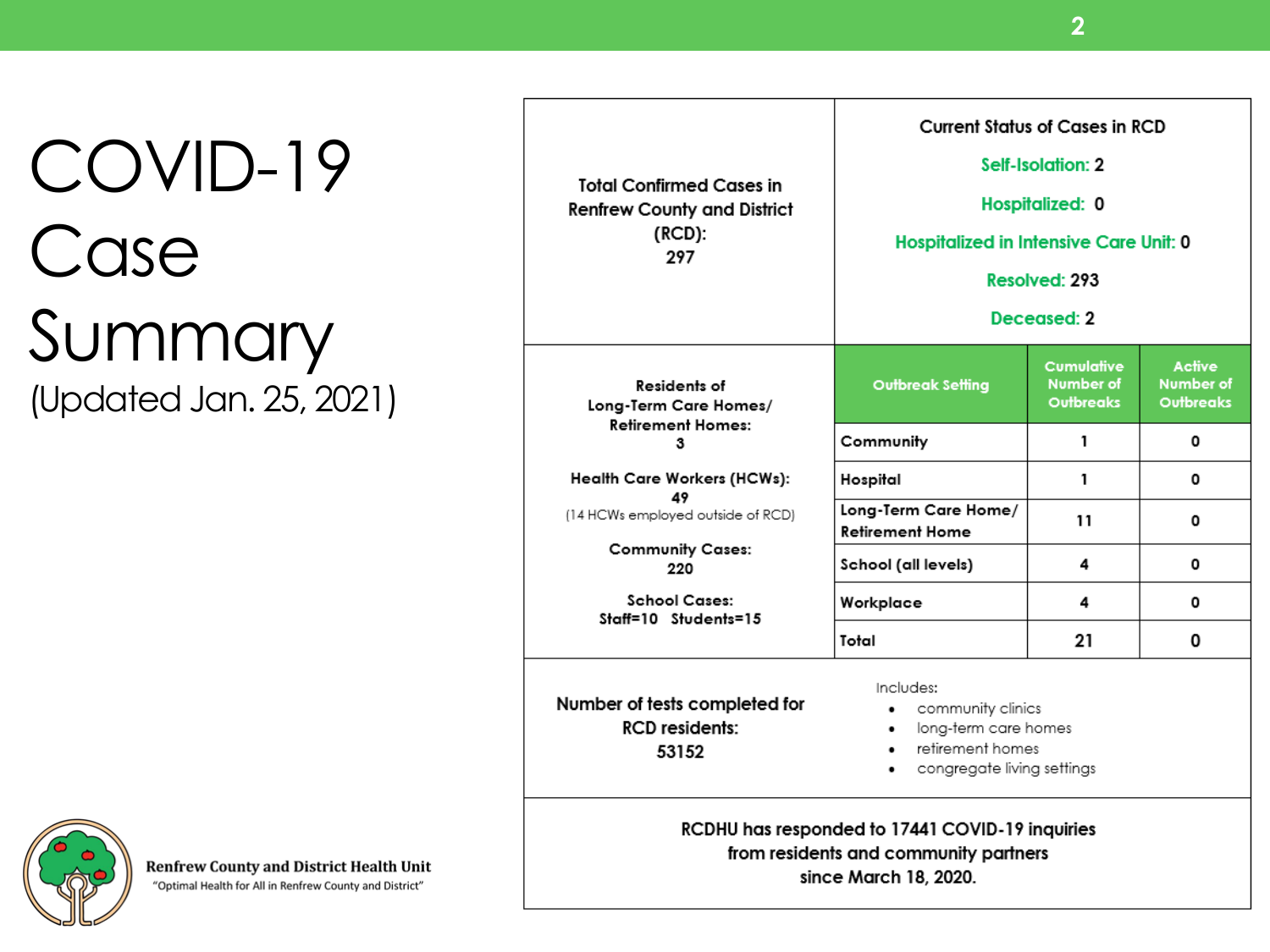### Case Demographics – To Date







**Renfrew County and District Health Unit** 

"Optimal Health for All in Renfrew County and District"

Data source: Renfrew County and District Health Unit

**3**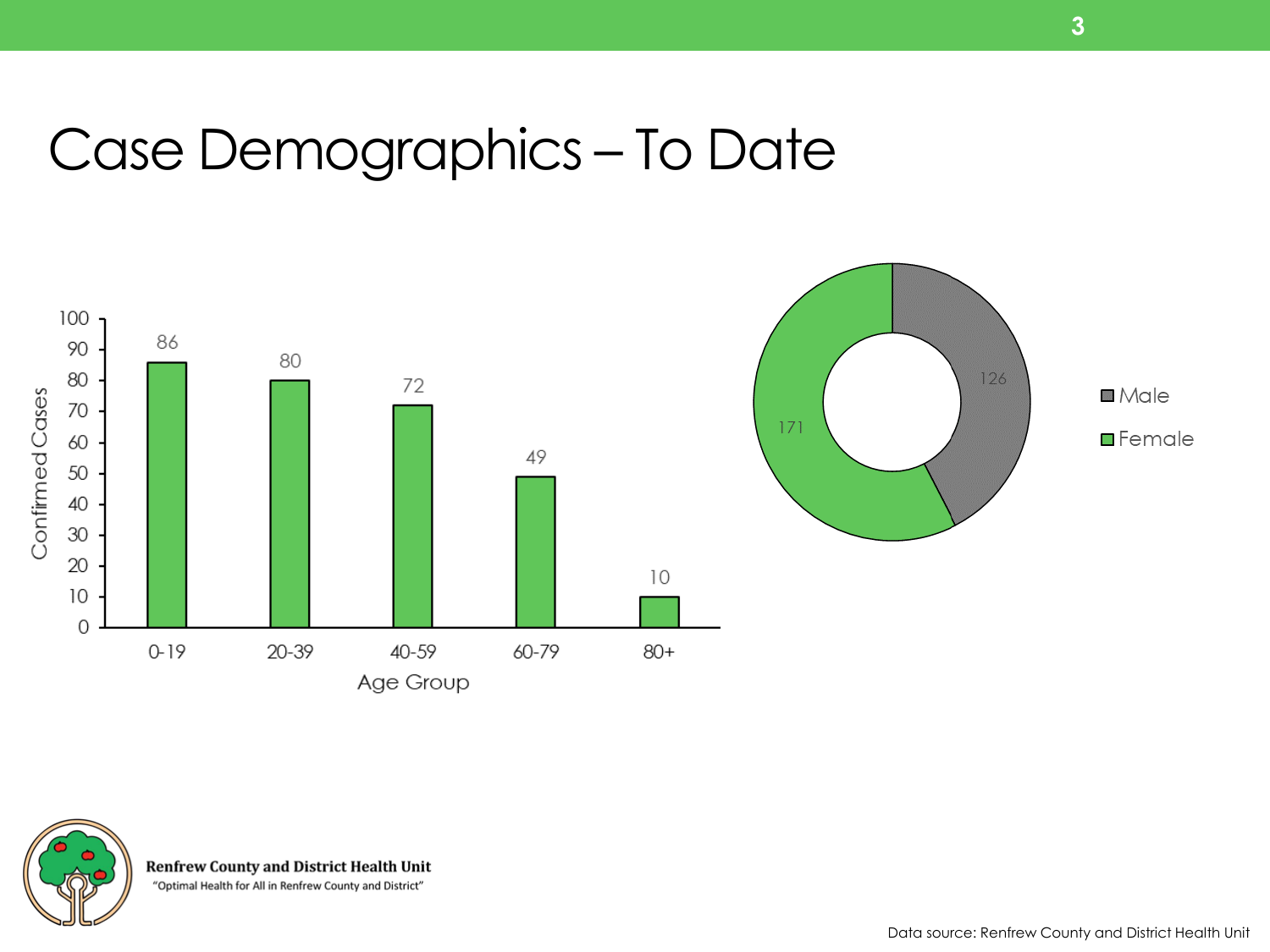### Weekly Incidence Rate per 100,000 Residents



"Optimal Health for All in Renfrew County and District"

Lockdown Measures.

Epidemiology

 $\cdot$  Rt < 1

per 100,000

cases stable **Health System Capacity** 

adequate

• % positivity is  $< 0.5$ 

• Level of community

ontario-safe-and-open

Data source: Renfrew County and District Health Unit

**Whitewater**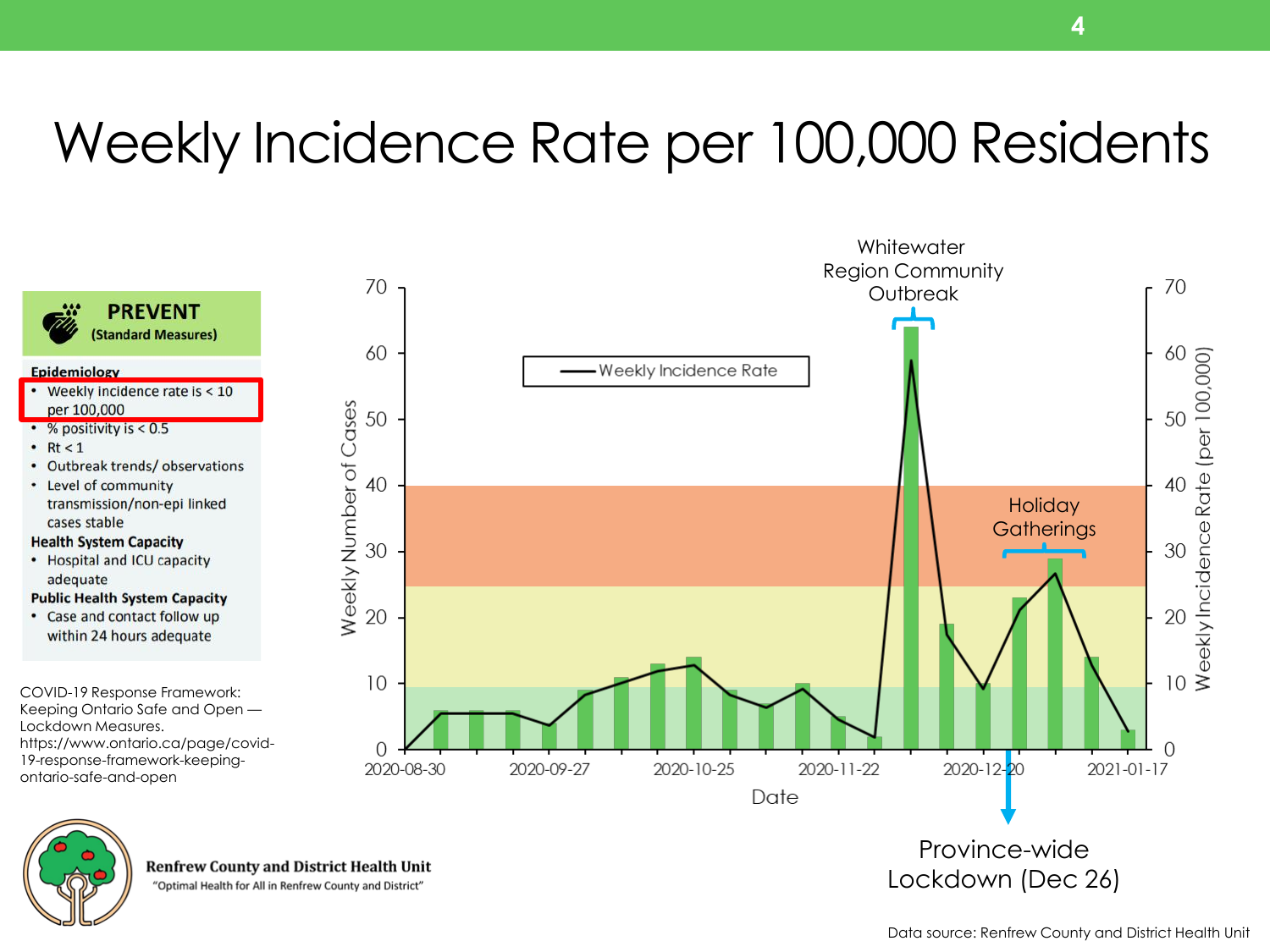### Likely Source of COVID-19 Infection

**Likely source of infection for confirmed cases of COVID-19 in RCD, by episode date\*\***





**■Community Spread ■Outbreak Setting** 



#### Epidemiology

• Weekly incidence rate is < 10 per 100,000

**PREVENT** (Standard Measures)

- % positivity is  $< 0.5$
- $\cdot$  Rt < 1
- Outbreak trends/observations

• Level of community transmission/non-epi linked cases stable

#### **Health System Capacity**

• Hospital and ICU capacity adequate

#### **Public Health System Capacity**

• Case and contact follow up within 24 hours adequate

\*As of January 26, 2021

\*\*Episode date is intended to approximate symptom onset date (the earliest date available between date of symptom onset, specimen collection/test date, or date reported to public health).



**Renfrew County and District Health Unit** 

"Optimal Health for All in Renfrew County and District"



**5**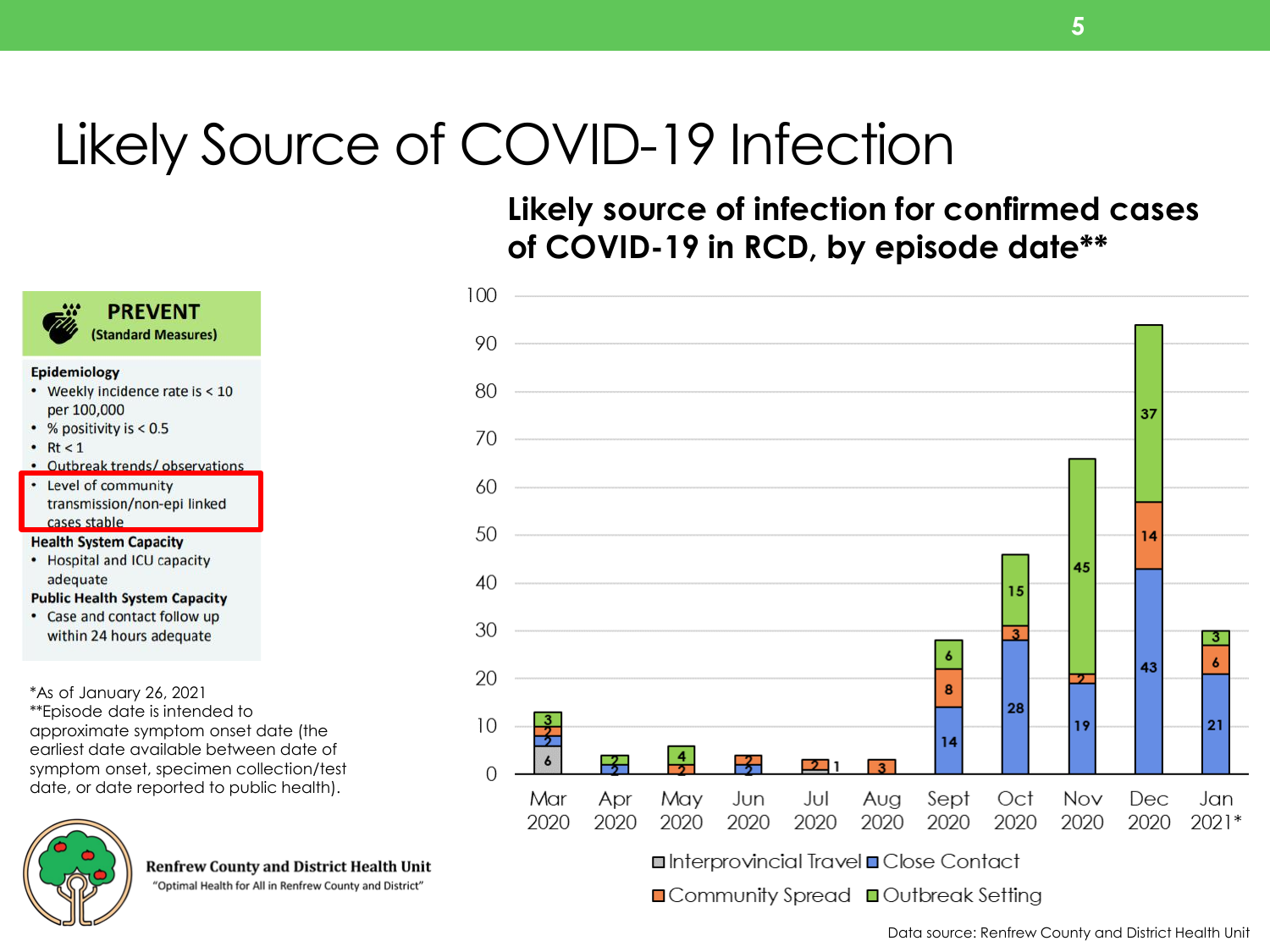## COVID-19 in the School Environment

As of January 26, 2021:

- 22 of 297 cases **(7.4%)** in RCD have been school-related
	- **13 of 22 (60%)** were students
	- **9 of 22 (40%)** were staff members
	- **15 of 22 (68%)** most likely acquired their infection *outside* of the school setting





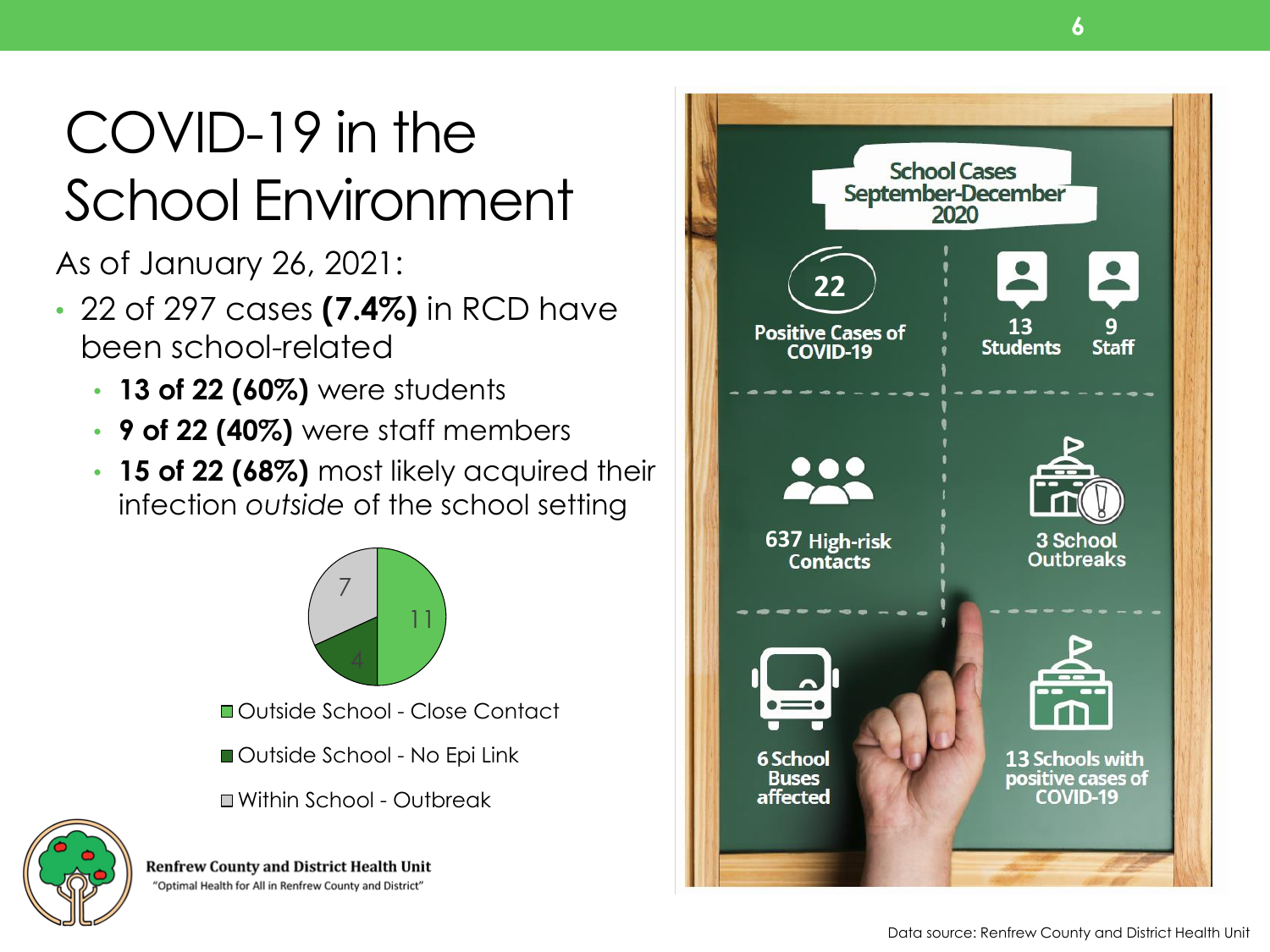### RCDHU Compared to Other PHUs



"Optimal Health for All in Renfrew County and District"

**7**